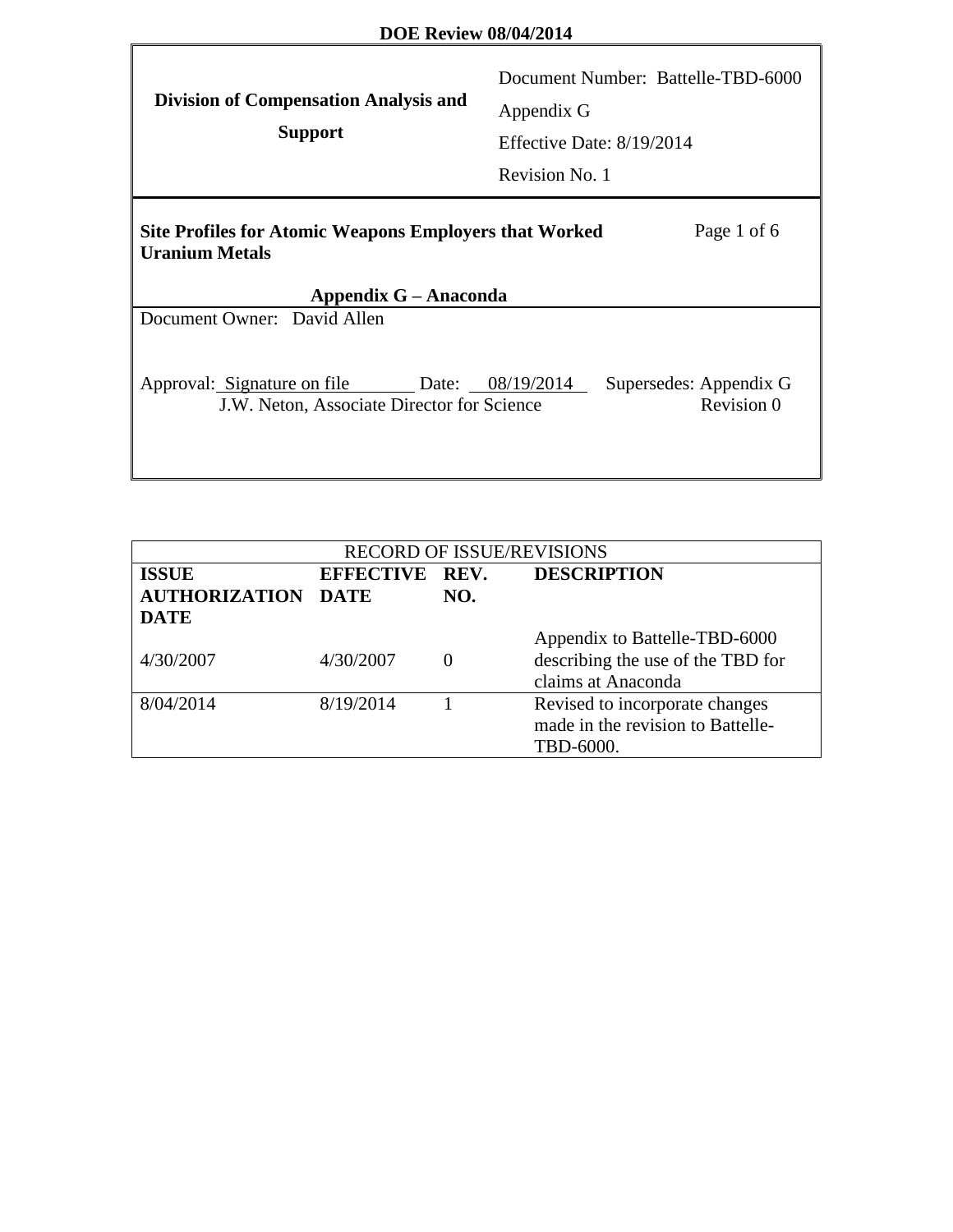| Document No.                  | Revision No. 1 | <b>Effective Date:</b> | Page 2 |
|-------------------------------|----------------|------------------------|--------|
| Battelle-TBD-6000; Appendix G |                | 8/19/2014              |        |

## **G.1 Introduction**

This document serves as an appendix to Battelle-TBD-6000, *Site Profiles for Atomic Weapons Employers that Worked Uranium Metals*. This appendix describes the results of document research specific to this site. Where specific information is lacking, research into similar facilities described in the body of this Site Profile is used.

# **G.2 Site Description**

The Atomic Weapons Employer Anaconda Company was located in Waterbury Connecticut. During the time of the AEC work, the facility was known as American Brass Company. It is listed as an Atomic Weapons Employer in 1942 and 1956 through 1959. In 1942, the American Brass Company produced the barriers used in the gaseous diffusion process. In the late 1950s, under contract to Nuclear Metals Inc., the company extruded copper-clad uranium billets into tubes at least two separate times for the Savannah River Site. While the original plans called for work on 500 billets, only around 50 were actually processed. The operations involved plating, heating, extruding, sawing, drilling, deburring, cleaning, testing, crating, and shipping. Work was conducted at the West Tube Mill. AEC Health and Safety Laboratory personnel visited the site in 1956 and 1959, and obtained air quality and surface radiation measurements during the later visit (DOE web site).

## **G.2.1 Site Activities**

In 1956, two projects were planned. The first was a pilot project involving the extrusion of 4 uranium billets that had been clad with copper at another facility (Harris 1956). The second would involve extruding about 500 billets and was expected to take three 16 to 24 hour shifts to accomplish the work (Harris 1956). The pilot operation with 4 billets was planned for September 29, 1956 (Harris 1956). Other documentation indicates American Brass performed 10 extrusions in March of 1957 (Thornton 1977b) while others indicate American Brass extruded about 50 billets (Thornton 1977a, Thornton 1977b). This appears to be the second extrusion project that was originally intended to be 500 billets.

An additional project to extrude uranium billets occurred on October  $19<sup>th</sup>$ ,  $20<sup>th</sup>$  and  $21<sup>st</sup>$  of 1959 (Herde 1959). The rate of extrusion reported during this project was approximately 4 billets per hour.

The original plan was to extrude 500 uranium billets in 48 to 72 hours (three 16 to 24 hour shifts). That represents a rate of at least 7 billets per hour. If only 50 billets were extruded and the actual rate was 4 billets per hour (as reported in 1959), the amount of time necessary for the project would have been 12.5 hours. The pilot project (4 billets) would have taken about 1 hour.

This estimate will assume the pilot project took one full 8 hour shift on September  $29<sup>th</sup>$ , 1956. The 50 billets are assumed to take two full 8 hour shifts in March of 1957 and the work in 1959 is assumed to take three full 8 hour shifts each day between October  $19<sup>th</sup>$ and October 21th of 1959. Individual operators are assumed to be present for the full shift in 1956 and both shifts in 1957. However, in 1959 operators are assumed to work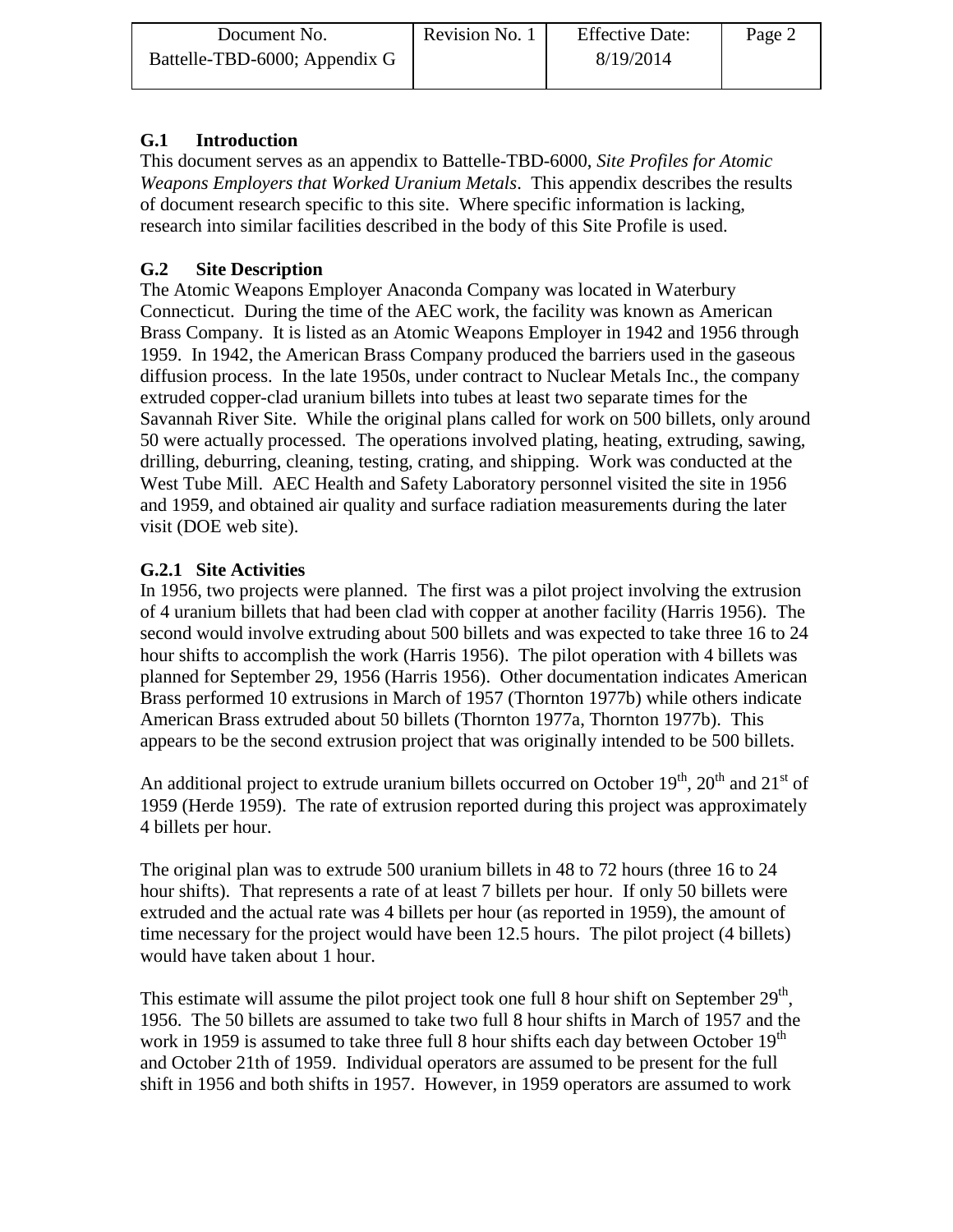| Document No.                  | Revision No. 1 | <b>Effective Date:</b> | Page 3 |
|-------------------------------|----------------|------------------------|--------|
| Battelle-TBD-6000; Appendix G |                | 8/19/2014              |        |

one 8 hour shift on each of the three days. That is, they are not assumed to be present at work for 72 consecutive hours.

No additional information was found on what work was being done in 1942. Production of barriers used in the gaseous diffusion process would not involve radioactive material and so no radiation dose to Anaconda employees would result. Therefore, medical x-rays will be the only dose estimated for 1942 at this site.

## **G.3 Occupational Medical Dose**

No detailed information regarding occupational medical dose was found in any of the site research or telephone interviews. Information to be used in dose reconstructions, for which no specific information is available, is provided in ORAUT-OTIB-0006, the technical information bulletin covering diagnostic x-ray procedures. This estimate will assume each employee received one AP chest x-ray each year of the covered period which includes 1942 as well as 1956 through 1959.

### **G.4 Occupational Internal Dose**

Monitoring was performed in the work areas in 1956 and 1959 by the Health and Safety Laboratory (HASL). HASL reported the highest air concentration was 39 dpm/m<sup>3</sup> while approximately one third of the samples had no alpha activity detected. HASL also reported breathing zone samples at the sawing operation were below detection and the average breathing zone concentration at the drilling and debarring operation was 5 dpm/m<sup>3</sup>. Lastly, they reported the average general area samples were 3.3 dpm/m<sup>3</sup> at the press and adjacent areas and  $0.3 \text{ dpm/m}^3$  in the saw, drill and testing areas (Glauberman 1959).

This estimate will use 39 dpm/m<sup>3</sup> as the airborne value during extrusion operations. For the time periods between operations, operators will be assumed to be exposed to residual contamination. This is estimated by first estimating the general surface contamination levels. That is done by assuming the 39 dpm/m<sup>3</sup> settled at a rate of 0.00075 m/s during the entire 96 hours (section G.2.1) of operations without any cleanup or removal by any means. Even though these operations were spread over a four year period, this estimate will assume the resulting contamination level was present during the entire period of 1956 through 1959. This results in a contamination level of 10,109 dpm/m<sup>2</sup>.

The estimated contamination level was then resuspended with a resuspension factor of 1E-5  $m^{-1}$  to arrive at an airborne concentration of 0.1 dpm/m<sup>3</sup> during the periods between uranium operations. This airborne concentration is assumed to be present at all times and is added to the operational airborne concentration during periods of operation. The total inhalation intake for each year is calculated based on these concentrations and the operational times discussed in section G.2.1. The total inhalation intake was then divided by 365 calendar days per year to find an average airborne concentration a worker would have been exposed to throughout the year. The estimate will vary by year due to the different durations of operation. Values are included in Table G.1. Since the maximum airborne concentration is used for this estimate, doses derived from this intake will be assumed to be a maximum and no uncertainty is assigned.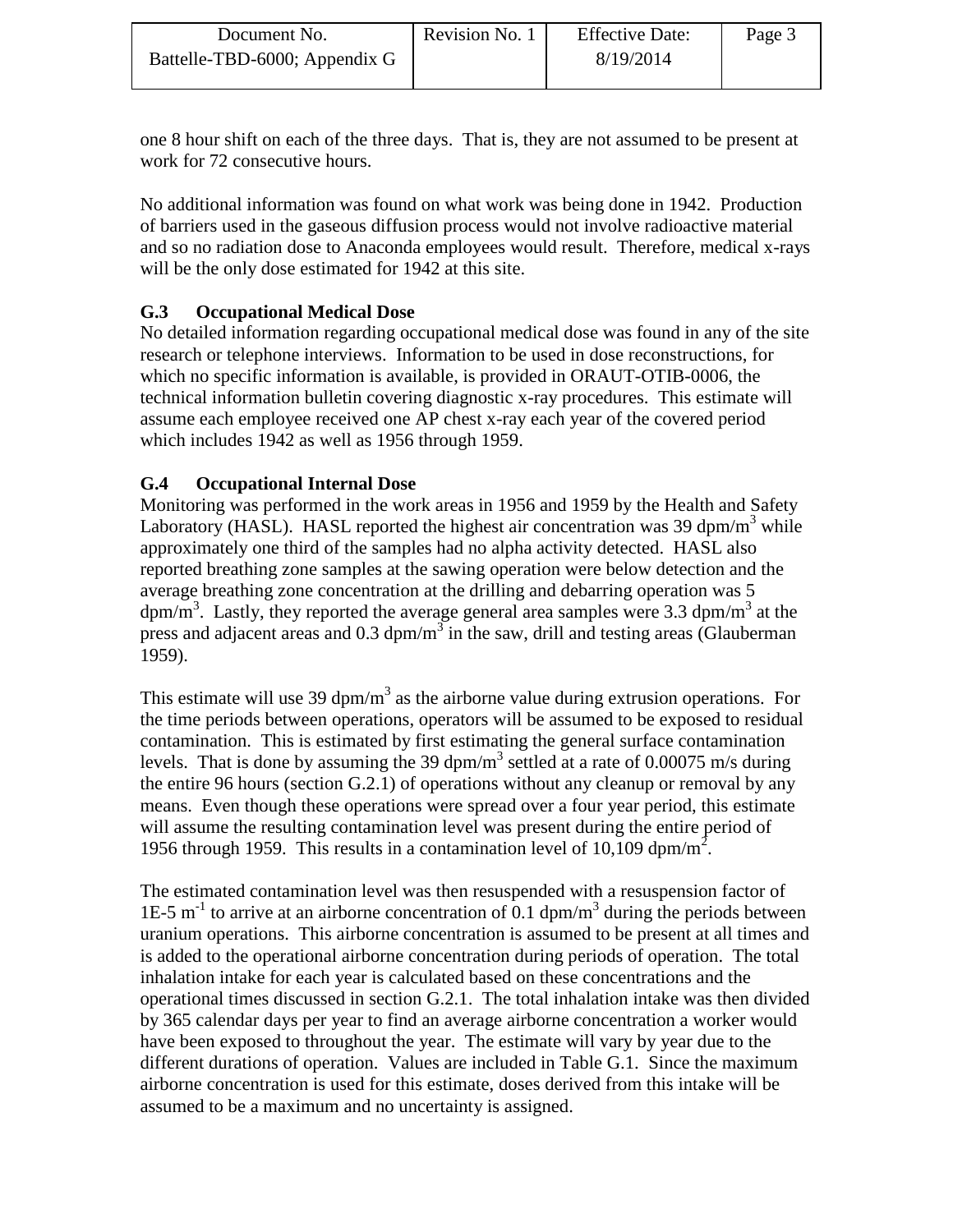| Document No.                  | Revision No. 1 | <b>Effective Date:</b> | Page 4 |
|-------------------------------|----------------|------------------------|--------|
| Battelle-TBD-6000; Appendix G |                | 8/19/2014              |        |

Potential ingestion intakes are also assigned based on OCAS-TIB-009 (OCAS 2004). This TIB estimates ingestion intakes assuming contamination levels have reached a maximum level during continuous operations. Therefore using this method at Anaconda will result in ingestion intakes higher than likely occurred and is considered a bounding estimate. The ingestion intakes derived from OCAS-TIB-009 were assigned every work day of the year since the earlier assumptions are that the contamination was present at that level from the start and not removed by any mechanism. This intake was then adjusted to a calendar day basis and included in Table G.1.

### **G.5 Occupational External Dose**

The HASL survey performed in 1959 included a radiation survey for beta radiation. The levels reported for the billet storage area were 19 mrep/hr one foot from the billets and 6 mrep/hr three feet from the billets (Glauberman 1959). There was no other reported radiation levels found for the Anaconda plant. A mrep is an outdated unit approximately equal to a mrem of beta radiation (NBS 1952, pg 4). TBD-6000 uses a default beta dose rate value of 20.8 mrem/hr at one foot from uranium. This is in reasonable agreement with the measured 19 mrep/hr. Therefore, the TBD-6000 default dose rates and assumptions will be used to estimate the dose here.

The TBD-6000 default assumptions for operators are 2.08 mrem/hr photon at one foot, 20.8 mrem/hr beta at 1 foot and 230 mrem/hr beta on contact. Also, operators are assumed to be exposed at 1 foot from the metal for 50% of the work day. The operators' hands are assumed to be in contact with the metal for that same time frame.

In addition to the metal dose, operators are assumed to be exposed to uranium contamination. The contamination levels were estimated in section G.4 and conversion factors from Table 3.10 of TBD-6000 were applied to estimate the photon and beta dose rates from contamination. These dose rates are assumed to be present every work day from 1956 through 1959. The total dose each year from both sources of external exposure are added and presented in Table G.2.

#### **G.6 Residual Contamination**

Residual contamination potentially existed between operations with uranium at Anaconda. However, surveys showed the potential was low and so no residual contamination period was designated after 1959. The periods between operations is accounted for in a favorable manner in sections G.4 and G.5. Also, since there was no radioactive material associated with the operations described for 1942, no residual contamination is assumed prior to 1956.

#### **G.7 References**

DOE website, DOE Office of Environment, Health, Safety and Security, EEOICPA web site. https://hsspublic.energy.gov/search/facility/findfacility.aspx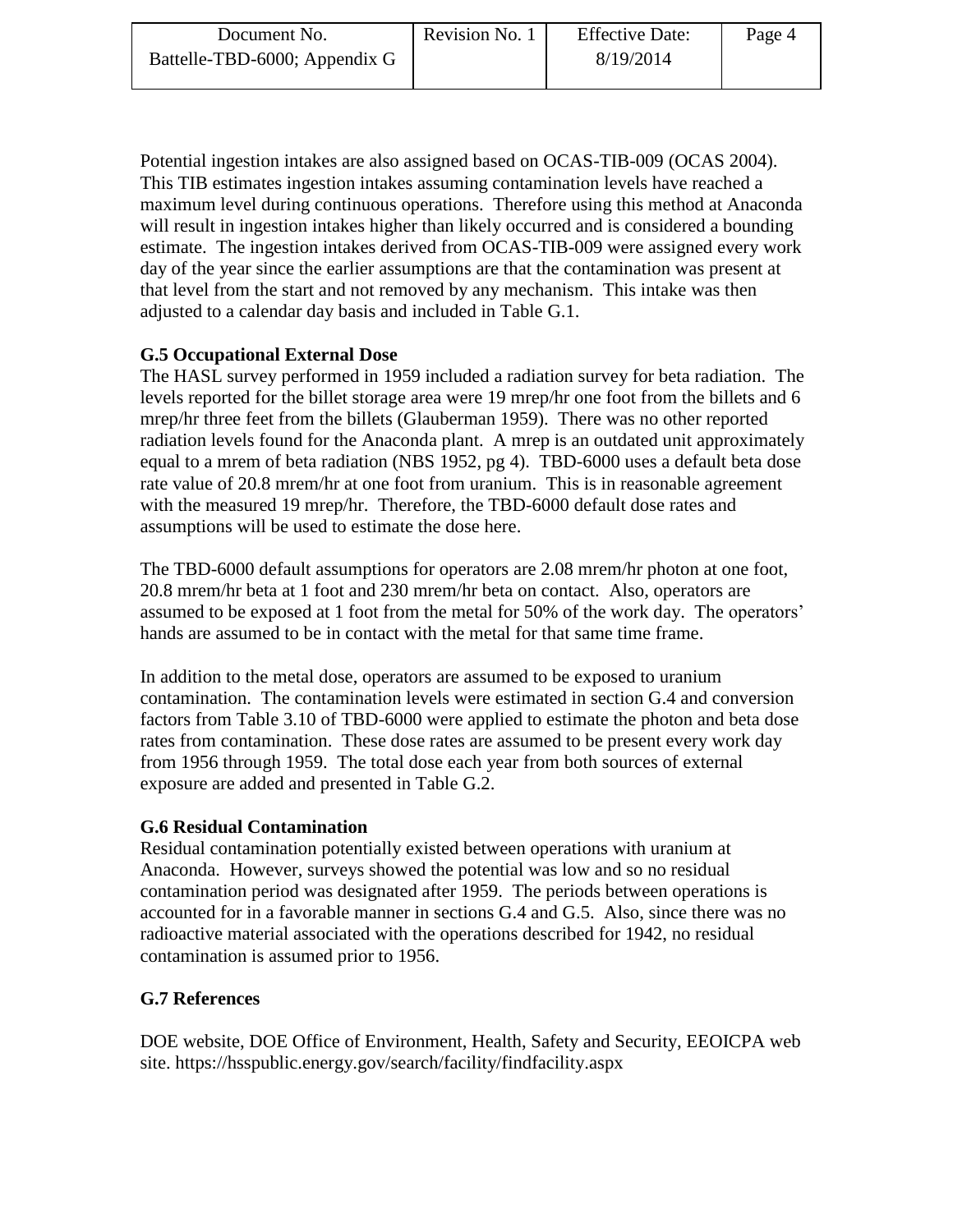| Document No.                  | Revision No. 1 | <b>Effective Date:</b> | Page 5 |
|-------------------------------|----------------|------------------------|--------|
| Battelle-TBD-6000; Appendix G |                | 8/19/2014              |        |

Glauberman 1959, Memo from Harold Glauberman to A. J. Breslin, *Survey at American Brass Company, Waterbury, Connecticut*, December 2, 1959, SRDB 9363 pp. 7 & 8.

Harris 1956, Memo from W. B. Harris New York Operations Office to G. H. Giboney Savanah River Operations Office, *Visit to American Brass*, September 20, 1956, SRDB 9363 pp. 5 & 6.

Herde 1959, Memo from Karl E. Herde to A. J. Breslin, *Request for Survey at American Brass Company, Waterbury, Connecticut*, October 9, 1959, SRDB 9363 pg. 4.

NBS 1952, National Bureau of Standards Handbook 51, Radiological Monitoring Methods and Instruments, April 7, 1952.

OCAS 2004, Office of Compensation Analysis and Support, *Estimation of Ingestion Intakes*, OCAS-TIB-009, April 13, 2004.

Thornton 1977a, Memo from William T. Thornton to R. Kennedy, *ERDA Resurvey Program – American Brass, Waterbury, Connecticut*, March 7, 1977, SRDB 16439.

Thornton 1977b, Notes from telephone conversations, SRDB 14811 pp. 6-8.